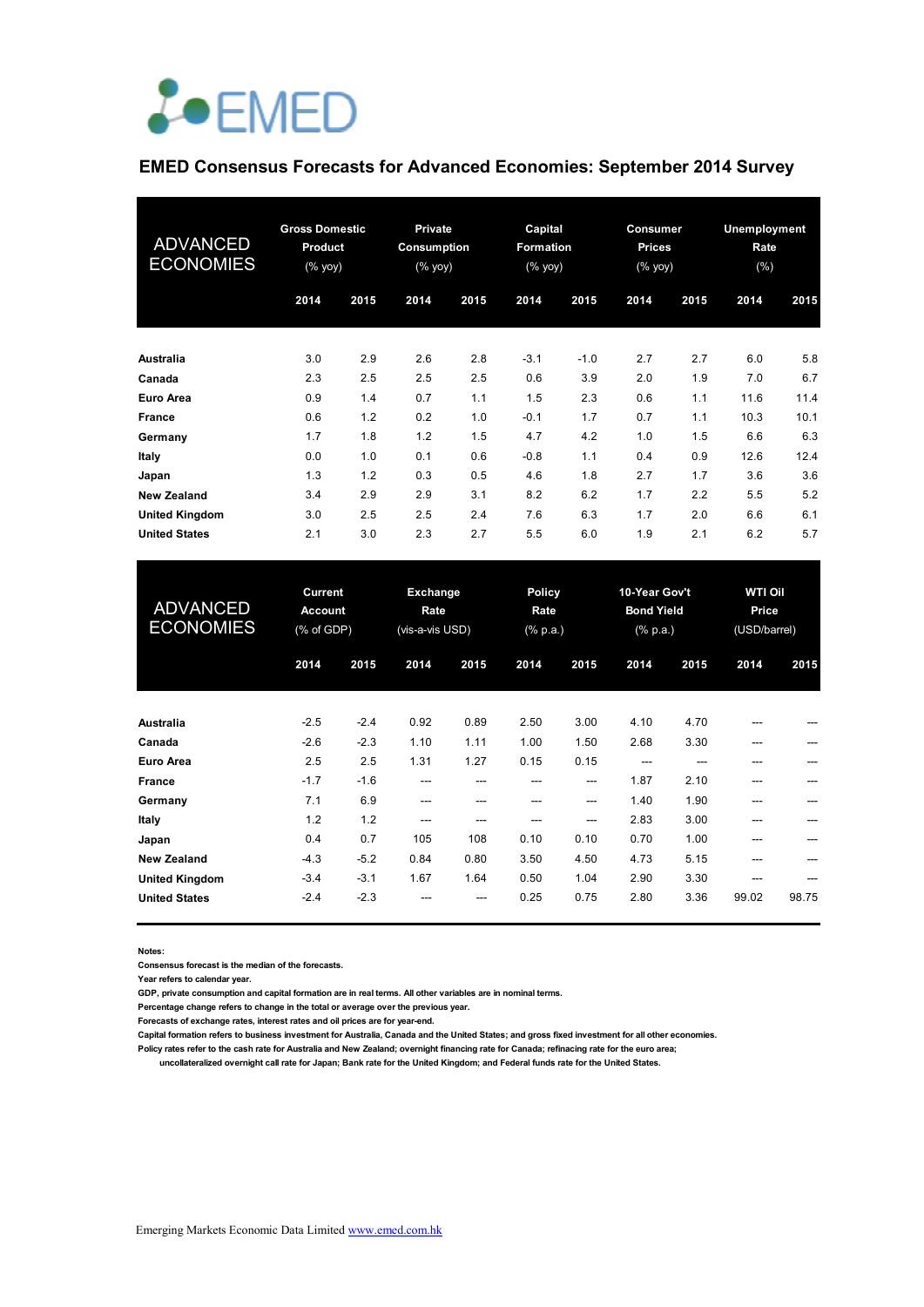

#### **EMED Consensus Forecasts for Emerging Markets: September 2014 Survey**

| <b>EMERGING</b><br><b>MARKETS</b> | <b>Gross Domestic</b><br>Product<br>(%<br>2014 | 2015 | Private<br>Consumption<br>(% yoy)<br>2014 | 2015 | Fixed<br>Investment<br>(% yoy)<br>2014 | 2015 | Consumer<br><b>Prices</b><br>(% yoy)<br>2014 | 2015 | <b>Unemployment</b><br>Rate<br>(%)<br>2014 | 2015 |
|-----------------------------------|------------------------------------------------|------|-------------------------------------------|------|----------------------------------------|------|----------------------------------------------|------|--------------------------------------------|------|
| Argentina                         | $-0.3$                                         | 1.0  | 0.2                                       | 1.7  | $-1.6$                                 | 3.2  | 30.0                                         | 27.7 | 7.6                                        | 7.6  |
| <b>Brazil</b>                     | 1.3                                            | 1.8  | 1.8                                       | 1.8  | $-3.9$                                 | 0.8  | 6.3                                          | 6.2  | 5.4                                        | 5.7  |
| Chile                             | 3.1                                            | 3.9  | 3.8                                       | 3.0  | $-0.5$                                 | 2.3  | 3.5                                          | 3.0  | 6.1                                        | 6.4  |
| China                             | 7.4                                            | 7.1  | 8.0                                       | 8.0  | 7.1                                    | 7.2  | 2.5                                          | 3.0  | 4.1                                        | 4.1  |
| Colombia                          | 4.8                                            | 4.5  | 4.8                                       | 4.5  | 7.1                                    | 7.5  | 2.9                                          | 3.2  | 9.3                                        | 9.2  |
| <b>Czech Republic</b>             | 2.3                                            | 2.5  | 1.5                                       | 2.0  | 5.2                                    | 3.6  | 0.8                                          | 2.0  | 7.0                                        | 6.5  |
| <b>Hong Kong</b>                  | 3.1                                            | 3.5  | 3.2                                       | 3.5  | 3.9                                    | 4.5  | 3.8                                          | 3.5  | 3.2                                        | 3.2  |
| Hungary                           | 2.7                                            | 2.2  | 1.7                                       | 2.0  | 3.8                                    | 3.8  | 0.5                                          | 2.7  | 8.8                                        | 8.9  |
| India                             | 5.3                                            | 5.9  | 5.2                                       | 5.8  | 4.9                                    | 6.5  | 7.8                                          | 7.0  | $\overline{\phantom{a}}$                   | ---  |
| Indonesia                         | 5.3                                            | 5.6  | 5.2                                       | 5.3  | 4.7                                    | 5.7  | 6.1                                          | 5.8  | 6.2                                        | 6.2  |
| Malaysia                          | 5.3                                            | 5.0  | 6.5                                       | 5.6  | 7.5                                    | 7.0  | 3.2                                          | 3.5  | 3.1                                        | 3.0  |
| Mexico                            | 2.6                                            | 3.7  | 2.4                                       | 3.7  | 2.7                                    | 5.8  | 3.9                                          | 3.5  | 4.7                                        | 4.3  |
| <b>Philippines</b>                | 6.3                                            | 6.4  | 5.7                                       | 5.8  | 10.7                                   | 8.2  | 4.3                                          | 3.9  | 7.0                                        | 7.1  |
| Poland                            | 3.1                                            | 3.5  | 2.6                                       | 2.9  | 6.5                                    | 5.8  | 0.5                                          | 1.5  | 12.2                                       | 9.9  |
| Russia                            | 0.3                                            | 1.2  | 2.0                                       | 1.9  | $-2.3$                                 | 1.2  | 6.9                                          | 6.0  | 5.8                                        | 5.9  |
| Singapore                         | 3.6                                            | 3.9  | 2.5                                       | 2.6  | 1.4                                    | 4.5  | 2.1                                          | 2.6  | 2.0                                        | 2.1  |
| South Korea                       | 3.6                                            | 3.8  | 2.2                                       | 2.9  | 4.2                                    | 4.5  | 1.8                                          | 2.4  | 3.1                                        | 3.1  |
| Taiwan                            | 3.2                                            | 3.5  | 2.5                                       | 2.7  | 3.5                                    | 3.5  | 1.4                                          | 1.8  | 4.0                                        | 3.9  |
| <b>Thailand</b>                   | 1.8                                            | 4.0  | 0.7                                       | 3.4  | $-2.4$                                 | 5.6  | 2.4                                          | 2.6  | 0.8                                        | 0.9  |
| Turkey                            | 3.0                                            | 3.5  | 2.4                                       | 2.9  | 2.1                                    | 4.0  | 8.4                                          | 7.0  | 9.5                                        | 9.5  |

|                       | Money          |                | <b>Merchandise</b> |      | <b>Merchandise</b> |      | Current        |        | Exchange        |       |
|-----------------------|----------------|----------------|--------------------|------|--------------------|------|----------------|--------|-----------------|-------|
| <b>EMERGING</b>       | Supply M2      |                | <b>Exports</b>     |      | Imports            |      | <b>Account</b> |        | Rate            |       |
| <b>MARKETS</b>        | (% yoy)        |                | (% yoy)            |      | (% yoy)            |      | (% of GDP)     |        | (vis-a-vis USD) |       |
|                       | 2014           | 2015           | 2014               | 2015 | 2014               | 2015 | 2014           | 2015   | 2014            | 2015  |
|                       |                |                |                    |      |                    |      |                |        |                 |       |
| Argentina             | 25.5           | 25.1           | $-7.0$             | 1.5  | $-5.5$             | 4.1  | $-0.8$         | $-0.9$ | 9.10            | 11.52 |
| <b>Brazil</b>         | 13.5           | 14.5           | 3.0                | 5.0  | 3.1                | 4.1  | $-3.4$         | $-3.2$ | 2.32            | 2.46  |
| Chile                 | 12.7           | 11.3           | 3.9                | 2.6  | 0.9                | 2.8  | $-2.8$         | $-2.9$ | 548             | 565   |
| China                 | 13.0           | 12.0           | 5.9                | 7.7  | 6.0                | 8.0  | 2.2            | 2.2    | 6.11            | 6.04  |
| Colombia              | 15.6           | 14.9           | 1.4                | 5.1  | 5.7                | 6.3  | $-3.5$         | $-3.5$ | 1940            | 1990  |
| <b>Czech Republic</b> | $\overline{a}$ | $\overline{a}$ | 8.5                | 6.8  | 8.6                | 7.1  | $-0.6$         | $-0.9$ | 20.9            | 20.5  |
| <b>Hong Kong</b>      | 7.7            | 7.4            | 4.6                | 7.2  | 4.6                | 7.4  | 2.6            | 2.9    | 7.76            | 7.77  |
| Hungary               | 4.4            | 6.5            | 6.0                | 7.2  | 6.0                | 6.8  | 2.3            | 2.0    | 240             | 245   |
| India                 | 14.8           | 15.0           | 9.7                | 9.3  | 8.7                | 11.0 | $-2.4$         | $-2.5$ | 60.5            | 62.2  |
| Indonesia             | 10.0           | 11.6           | 2.2                | 4.9  | 1.1                | 3.7  | $-2.9$         | $-2.4$ | 11707           | 11750 |
| Malaysia              | 9.9            | 9.0            | 6.0                | 6.9  | 7.7                | 8.6  | 4.3            | 4.1    | 3.20            | 3.17  |
| <b>Mexico</b>         | 10.6           | 12.0           | 5.0                | 6.0  | 5.2                | 6.7  | $-1.8$         | $-2.1$ | 12.9            | 13.1  |
| <b>Philippines</b>    | 12.2           | 9.7            | 7.7                | 6.1  | 6.7                | 7.9  | 3.1            | 2.7    | 43.4            | 43.5  |
| Poland                | 6.3            | 8.3            | 6.1                | 6.5  | 7.3                | 7.0  | $-1.5$         | $-1.8$ | 3.16            | 3.17  |
| Russia                | 11.0           | 9.0            | 2.0                | 1.2  | 4.0                | 1.8  | 2.1            | 1.4    | 36.0            | 36.6  |
| Singapore             | 4.1            | 4.6            | 4.1                | 5.1  | 3.9                | 4.4  | 17.3           | 18.0   | 1.26            | 1.27  |
| South Korea           | 6.4            | 7.6            | 5.6                | 6.9  | 5.1                | 7.2  | 4.9            | 4.2    | 1023            | 1017  |
| Taiwan                | 5.7            | 6.2            | 4.6                | 6.0  | 3.7                | 5.5  | 10.3           | 9.6    | 29.8            | 29.9  |
| <b>Thailand</b>       | 7.0            | 8.1            | 3.0                | 6.0  | 0.4                | 6.7  | 2.0            | 0.8    | 32.9            | 33.0  |
| Turkey                | 14.6           | 17.0           | 6.4                | 5.5  | 4.0                | 5.9  | $-6.0$         | $-6.1$ | 2.16            | 2.21  |
|                       |                |                |                    |      |                    |      |                |        |                 |       |

**Notes:** 

**Consensus forecast is the median of the forecasts.**

**Year refers to calendar year except for India for which fiscal year (April to March) is used. GDP, private consumption and fixed investment are in real terms. All other variables are in nominal terms.**

Percentage change refers to change in the total or average over the previous year, except for money supply growth which is<br>based on year-end figures.<br>Forecasts of exchange rates and interest rates are for year-end.

Emerging Markets Economic Data Limited www.emed.com.hk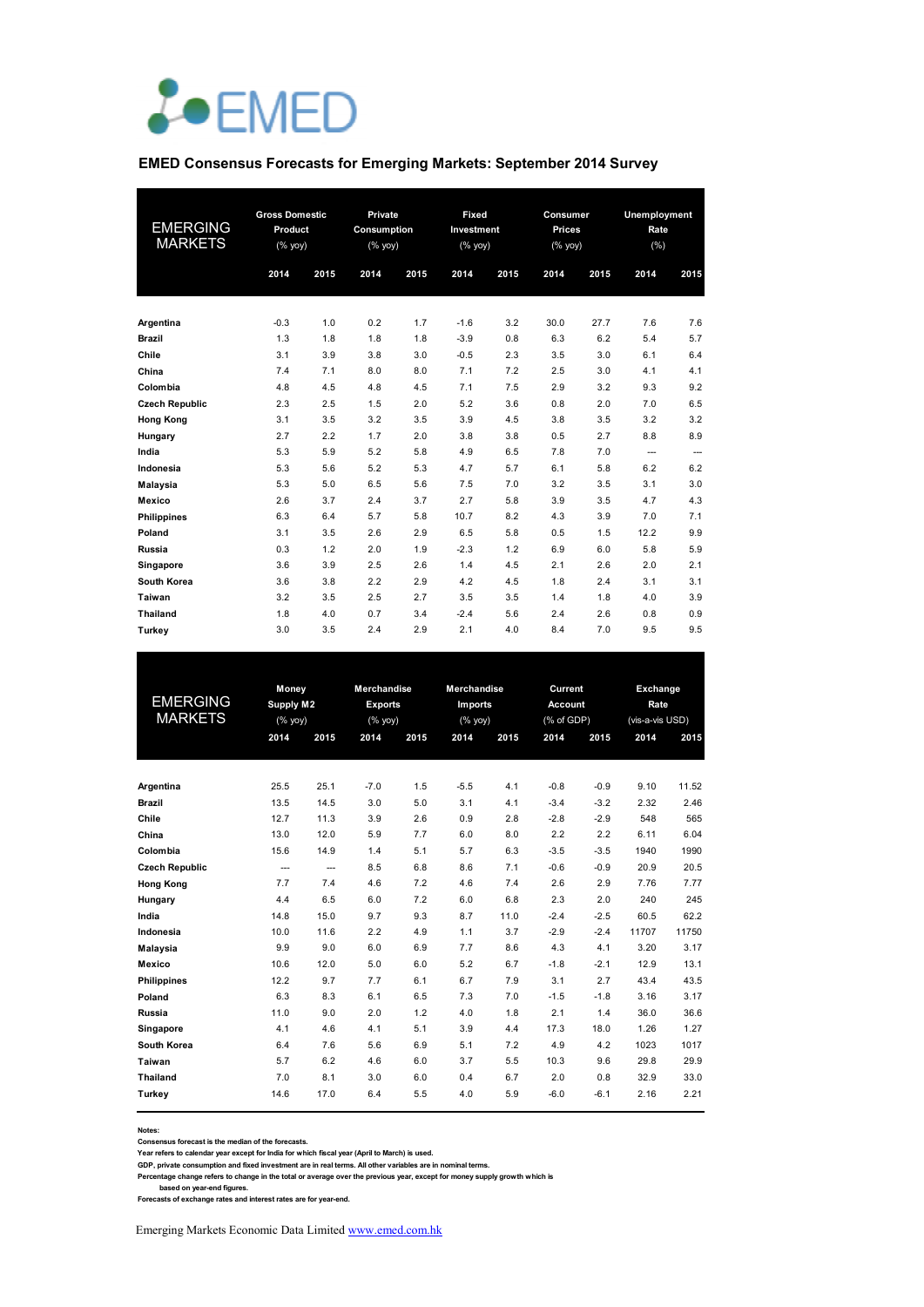

# **EMED Consensus Forecasts for the United States: September 2014 Survey**

| <b>UNITED STATES</b>             | <b>Gross Domestic</b><br>Product<br>(% yoy) |                | Consumer<br>Prices<br>(% yoy) |                | <b>UNITED STATES</b>                         | <b>Gross Domestic</b><br>Product<br>(% yoy) |            | Consumer<br>Prices<br>(% yoy) |                          |
|----------------------------------|---------------------------------------------|----------------|-------------------------------|----------------|----------------------------------------------|---------------------------------------------|------------|-------------------------------|--------------------------|
|                                  | 2014                                        | 2015           | 2014                          | 2015           |                                              | 2014                                        | 2015       | 2014                          | 2015                     |
|                                  |                                             |                |                               |                |                                              |                                             |            |                               |                          |
| <b>ABN AMRO</b>                  | 2.2                                         | 3.8            | 2.0                           | 2.2            | <b>ITOCHU Institute</b>                      | 1.9                                         | 2.6        | 1.7                           | 1.8                      |
| <b>Action Economics</b>          | 2.1                                         | 3.0            | 1.8                           | 2.1            | <b>KBC</b>                                   | 2.1                                         | 3.0        | 1.9                           | 2.0                      |
| <b>AIB Global Treasury</b>       | 2.5                                         | 3.0            | 1.7                           | 2.0            | <b>Kiel Economics</b>                        | 2.0                                         | 3.0        | 2.0                           | 2.5                      |
| <b>Allianz</b>                   | 2.0                                         | 2.7            | 2.0                           | 2.1            | Korea Investment & Securities                | 2.8                                         | ---        | 1.4                           |                          |
| Asiya Investments                | 1.9                                         | 2.0            | 1.7                           | 1.8            | <b>Mesirow Financial</b>                     | 2.1                                         | 3.0        | 1.9                           | 1.9                      |
| <b>Bank Julius Baer</b>          | 2.1                                         | 3.0            | 2.0                           | 2.1            | <b>Moody's Analytics</b>                     | 2.2                                         | 3.5        | 1.9                           | 2.2                      |
| <b>Bank of Ireland</b>           | 1.7                                         | ---            | 1.9                           | $\overline{a}$ | Morgan Keegan                                | 2.5                                         | ---        | 2.1                           | $\sim$                   |
| <b>Barclays Capital</b>          | 2.0                                         | 2.7            | 2.1                           | 2.2            | <b>Mortgage Bankers Association</b>          | 2.0                                         | 2.7        | 2.0<br>2.4                    | 2.1<br>3.2               |
| <b>BayernLB</b><br><b>BBVA</b>   | 2.0<br>2.0                                  | 3.2<br>2.5     | 1.8<br>1.9                    | 1.8<br>2.2     | <b>NAR</b><br><b>National Bank of Canada</b> | 1.8<br>2.0                                  | 2.8<br>2.9 | 1.9                           | 2.1                      |
| <b>Berenberg Capital Markets</b> | 2.0                                         | 2.8            | 1.8                           | 2.1            | <b>Natixis</b>                               | 2.0                                         | 2.7        | 1.9                           | 2.0                      |
| <b>BHF Bank</b>                  | 2.7                                         | $\overline{a}$ | 1.9                           | $\sim$         | <b>NIESR</b>                                 | 1.9                                         | 3.0        | 1.6                           | 2.2                      |
| <b>BMO Capital Markets</b>       | 2.1                                         | 3.1            | 2.0                           | 2.2            | <b>NLI Research Institute</b>                | 2.1                                         | 3.1        | 1.8                           | 1.9                      |
| <b>BNP Paribas</b>               | 1.8                                         | 2.7            | 1.8                           | 1.8            | Nordea                                       | 3.0                                         | ---        | 1.8                           |                          |
| <b>BWC Capital Markets</b>       | 2.5                                         | $\overline{a}$ | 2.0                           | $\sim$         | <b>Northern Trust</b>                        | 2.1                                         | 3.2        | 1.9                           | 1.9                      |
| <b>Capital Economics</b>         | 1.7                                         | 3.0            | 2.0                           | 2.2            | <b>OCBC Bank</b>                             | 2.5                                         | ---        | 1.7                           | $\overline{\phantom{a}}$ |
| <b>CIBC World Markets</b>        | 2.1                                         | 3.1            | 2.1                           | 2.5            | <b>PNC</b>                                   | 2.1                                         | 2.7        | 1.9                           | 2.2                      |
| Citigroup                        | 2.1                                         | 3.2            | 1.5                           | 1.9            | Prometeia                                    | 2.1                                         | 2.9        | 1.9                           | 1.9                      |
| <b>Comerica Bank</b>             | 2.1                                         | 3.0            | 1.9                           | 2.1            | <b>Raymond James</b>                         | 2.1                                         | 2.9        | 1.9                           | 2.0                      |
| Commerzbank                      | 2.0                                         | 2.9            | 1.9                           | 2.0            | <b>ROBECO</b>                                | 2.2                                         | 3.0        | 1.8                           | 2.1                      |
| <b>Credit Agricole</b>           | 1.6                                         | 3.3            | 2.0                           | 2.0            | Royal Bank of Canada                         | 2.2                                         | 3.2        | 1.9                           | 1.9                      |
| <b>Credit Suisse</b>             | 2.1                                         | 3.1            | 1.8                           | 1.5            | <b>Schroders</b>                             | 2.0                                         | 2.6        | 1.7                           | 2.2                      |
| Daiwa Institute of Research      | 2.7                                         | $\sim$         | 2.2                           | $\sim$         | <b>Scotia Capital</b>                        | 2.1                                         | 3.2        | 2.2                           | 2.4                      |
| <b>Danske Bank</b>               | 2.2                                         | 3.4            | 1.5                           | 1.9            | <b>Societe Generale</b>                      | 2.2                                         | 3.4        | 1.9                           | 2.3                      |
| <b>DBS Bank</b>                  | 1.9                                         | 2.6            | 1.7                           | 1.9            | <b>Standard &amp; Poor's</b>                 | 2.1                                         | 3.0        | 1.9                           | 1.6                      |
| Deka Bank                        | 2.0                                         | 3.0            | 1.9                           | 1.9            | <b>Standard Chartered</b>                    | 1.4                                         | 2.4        | 1.5                           | 1.9                      |
| <b>Desjardins</b>                | 2.1                                         | 3.1            | 1.9                           | 2.0            | <b>TD Economics</b>                          | 2.2                                         | 3.1        | 2.2<br>2.5                    | 3.1                      |
| <b>DIW</b><br><b>DnB NOR</b>     | 2.1<br>2.0                                  | 3.1<br>3.0     | 1.6<br>1.8                    | 2.1<br>2.0     | <b>UniCredit Group</b><br><b>UOB</b>         | 2.6<br>3.0                                  | ---<br>3.2 | 2.0                           | 2.5                      |
| <b>DZ Bank</b>                   | 2.1                                         | 2.8            | 1.9                           | 2.3            | <b>Wells Fargo</b>                           | 2.1                                         | 3.0        | 2.0                           | 2.3                      |
| <b>Erste Group Bank AG</b>       | 2.0                                         | 2.6            | 1.9                           | 2.2            |                                              |                                             |            |                               |                          |
| <b>Experian Economics</b>        | 2.8                                         | 3.2            | 1.7                           | 2.0            |                                              |                                             |            |                               |                          |
| <b>Fannie Mae</b>                | 2.1                                         | 2.8            | 1.9                           | 1.9            | <b>CONSENSUS</b>                             |                                             |            |                               |                          |
| <b>First Trust Advisors</b>      | 2.1                                         | 2.8            | 2.0                           | 2.3            | Median                                       | 2.1                                         | 3.0        | 1.9                           | 2.1                      |
| <b>Freddie Mac</b>               | 2.0                                         | 3.3            | 2.2                           | 2.0            | Mean                                         | 2.1                                         | 3.0        | 1.9                           | 2.1                      |
| Handelsbanken                    | 2.7                                         | 2.9            | 1.8                           | 2.1            | High                                         | 3.0                                         | 3.8        | 2.5                           | 3.2                      |
| <b>ING</b>                       | 2.5                                         | 3.1            | 1.9                           | 2.6            | Low                                          | 1.4                                         | 2.0        | 1.4                           | 1.5                      |
| Intesa Sanpaolo                  | 1.7                                         | 3.1            | 2.2                           | 2.1            | <b>Standard Deviation</b>                    | 0.3                                         | 0.3        | 0.2                           | 0.3                      |
| Continues in the next column     |                                             |                |                               |                |                                              |                                             |            |                               |                          |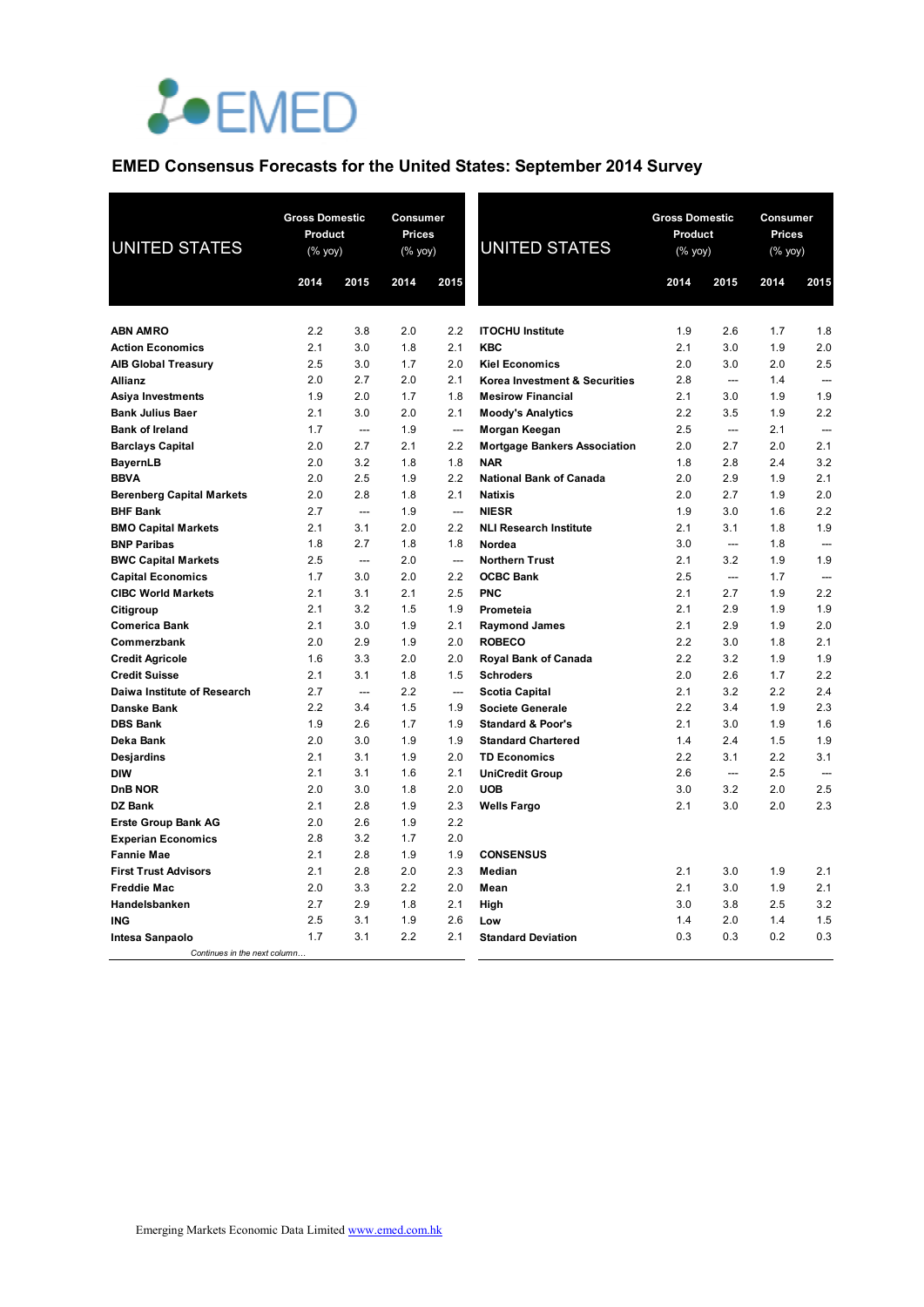

# **EMED Consensus Forecasts for the Euro Area: September 2014 Survey**

| <b>EURO AREA</b>                     | <b>Gross Domestic</b><br>Product<br>$(% \mathsf{Y}^{\prime }\mathsf{Y}^{\prime }\mathsf{Y}^{\prime })$ |                       | Consumer<br><b>Prices</b><br>(% yoy) |                                 | <b>EURO AREA</b>              | <b>Gross Domestic</b><br>Product<br>$(% \mathsf{Y}^{\prime }\mathsf{Y}^{\prime }\mathsf{Y}^{\prime })$ |            | Consumer<br><b>Prices</b><br>(% yoy) |            |
|--------------------------------------|--------------------------------------------------------------------------------------------------------|-----------------------|--------------------------------------|---------------------------------|-------------------------------|--------------------------------------------------------------------------------------------------------|------------|--------------------------------------|------------|
|                                      | 2014                                                                                                   | 2015                  | 2014                                 | 2015                            |                               | 2014                                                                                                   | 2015       | 2014                                 | 2015       |
|                                      |                                                                                                        |                       |                                      |                                 |                               |                                                                                                        |            |                                      |            |
| <b>ABN AMRO</b>                      | 0.9                                                                                                    | 1.7                   | 0.5                                  | 1.0                             | <b>ING</b>                    | 1.0                                                                                                    | 1.4        | 0.9                                  | 1.4        |
| <b>Action Economics</b>              | 1.2                                                                                                    | 1.6                   | 0.9                                  | 1.3                             | Intesa Sanpaolo               | 1.1                                                                                                    | 1.4        | 0.6                                  | 1.1        |
| <b>AIB Global Treasury</b>           | 1.1                                                                                                    | 1.5                   | 0.9                                  | 1.3                             | <b>KBC</b>                    | 0.9                                                                                                    | 1.7        | 0.6                                  | 1.2        |
| <b>Allianz</b>                       | 1.2                                                                                                    | 1.5                   | 0.8                                  | 1.5                             | <b>Kiel Economics</b>         | 0.7                                                                                                    | 1.3        | 0.6                                  | 1.1        |
| Asiya Investments                    | 0.6                                                                                                    | 1.0                   | 0.4                                  | 1.2                             | Korea Investment & Securities | 1.2                                                                                                    | ---        | 0.9                                  |            |
| <b>Bank Julius Baer</b>              | 0.9                                                                                                    | 1.3                   | 0.6                                  | 1.0                             | <b>Mizuho Securities</b>      | 1.0                                                                                                    | 1.3        | 0.7                                  | 0.9        |
| <b>Bank of Ireland</b>               | 1.1                                                                                                    | $\overline{a}$        | 0.9                                  | $\overline{\phantom{a}}$        | Monte Dei Paschi Di Siena     | 0.8                                                                                                    | 1.5        | 0.5                                  | 1.1        |
| <b>Barclays Capital</b>              | 0.9                                                                                                    | 1.4                   | 0.5                                  | 0.8                             | <b>Natixis</b>                | 0.8                                                                                                    | 1.1        | 0.6                                  | 1.0        |
| <b>BayernLB</b>                      | 0.7                                                                                                    | 1.0                   | 0.5                                  | 1.0                             | <b>NIESR</b>                  | 1.0                                                                                                    | 1.8        | 0.7                                  | 1.0        |
| <b>BBVA</b>                          | 1.1                                                                                                    | 1.9                   | 0.6                                  | 1.1                             | <b>NLI Research Institute</b> | 0.7                                                                                                    | 1.2        | 0.6                                  | 1.0        |
| <b>Berenberg Capital Markets</b>     | 0.6                                                                                                    | 1.0                   | 0.5                                  | 0.6                             | Nordea                        | 1.0                                                                                                    | ---        | 1.0                                  | ---        |
| <b>BHF Bank</b>                      | 1.0                                                                                                    | ---                   | 1.8                                  | ---                             | <b>OCBC Bank</b>              | 1.1                                                                                                    | ---        | 0.6                                  | ---        |
| <b>BMO Capital Markets</b>           | 0.8                                                                                                    | 1.2                   | 0.5                                  | 0.9                             | Prometeia                     | 0.7                                                                                                    | 1.0        | 0.5                                  | 1.1        |
| <b>BNP Paribas</b>                   | 0.7                                                                                                    | 1.1                   | 0.5                                  | 0.9                             | <b>ROBECO</b>                 | 1.1                                                                                                    | 1.5        | 0.7                                  | 1.2        |
| <b>BWC Capital Markets</b>           | 0.8                                                                                                    | ---                   | 1.7                                  | $\qquad \qquad \cdots$          | Royal Bank of Canada          | 0.8                                                                                                    | 1.1        | 0.5                                  | 0.8        |
| <b>Capital Economics</b>             | 0.7                                                                                                    | 1.5                   | 0.5                                  | 0.5                             | <b>Schroders</b>              | 0.8                                                                                                    | 1.2        | 0.7                                  | 1.1        |
| <b>CIBC World Markets</b>            | 1.2                                                                                                    | ---                   | 2.2                                  | $\overline{\phantom{a}}$        | <b>Scotia Capital</b>         | 0.8                                                                                                    | 1.4        | 0.6                                  | 1.1        |
| Citigroup                            | 0.8                                                                                                    | 1.5                   | 0.5                                  | 0.9                             | <b>Societe Generale</b>       | 0.8                                                                                                    | 1.0        | 0.6                                  | 1.1        |
| Commerzbank                          | 0.7                                                                                                    | 0.9                   | 0.6                                  | 0.9                             | <b>Standard &amp; Poor's</b>  | 1.0                                                                                                    | 1.4        | 0.9                                  | 1.1        |
| <b>Credit Agricole</b>               | 1.0                                                                                                    | 1.5                   | 0.9                                  | 1.3                             | <b>Standard Chartered</b>     | 1.3                                                                                                    | 2.1        | 0.5                                  | 1.1        |
| <b>Credit Suisse</b>                 | 0.9                                                                                                    | 2.2                   | 0.6                                  | 1.1                             | <b>TD Economics</b>           | 1.1                                                                                                    | 1.9        | 0.6                                  | 1.1        |
| <b>Danske Bank</b>                   | 1.0                                                                                                    | 1.8                   | 0.6                                  | 1.0                             | <b>UniCredit Group</b>        | 1.2                                                                                                    | ---        | 1.8                                  | ---        |
| <b>DBS Bank</b>                      | 0.6                                                                                                    | 0.9                   | 0.5                                  | 0.8                             | <b>UOB</b>                    | 1.0                                                                                                    | 1.4        | 0.7                                  | 1.3        |
| Deka Bank                            | 0.9                                                                                                    | 1.4                   | 0.6                                  | 1.0                             | <b>Wells Fargo</b>            | 0.8                                                                                                    | 1.5        | 0.5                                  | 0.9        |
| <b>DIW</b>                           | 0.9                                                                                                    | 1.4                   | 0.7                                  | 1.1                             |                               |                                                                                                        |            |                                      |            |
| <b>DnB NOR</b>                       | 0.7                                                                                                    | 1.1                   | 0.7                                  | 0.9                             |                               |                                                                                                        |            |                                      |            |
| <b>DZ Bank</b>                       | 0.7                                                                                                    | 1.0                   | 0.6                                  | 1.3                             | <b>CONSENSUS</b>              |                                                                                                        |            |                                      |            |
| <b>Erste Group Bank AG</b>           | 1.1                                                                                                    | 1.5                   | 0.7                                  | 1.1                             | Median                        | 0.9                                                                                                    | 1.4        | 0.6                                  | 1.1        |
| <b>ETLA</b>                          | 1.2                                                                                                    | 1.5                   | 0.7                                  | 1.2                             | Mean                          | 0.9                                                                                                    | 1.4        | 0.8                                  | 1.1        |
| <b>EUROFER</b><br><b>Freddie Mac</b> | 1.3<br>1.5                                                                                             | 1.8<br>$\overline{a}$ | 1.3<br>1.9                           | 1.6<br>$\overline{\phantom{a}}$ | High<br>Low                   | 1.5<br>0.6                                                                                             | 2.2<br>0.9 | 2.2<br>0.4                           | 1.7<br>0.5 |
| Handelsbanken                        | 1.0                                                                                                    | 1.1                   | 1.6                                  | 1.7                             | <b>Standard Deviation</b>     | 0.2                                                                                                    | 0.3        | 0.4                                  | 0.2        |
| Continues in the next column         |                                                                                                        |                       |                                      |                                 |                               |                                                                                                        |            |                                      |            |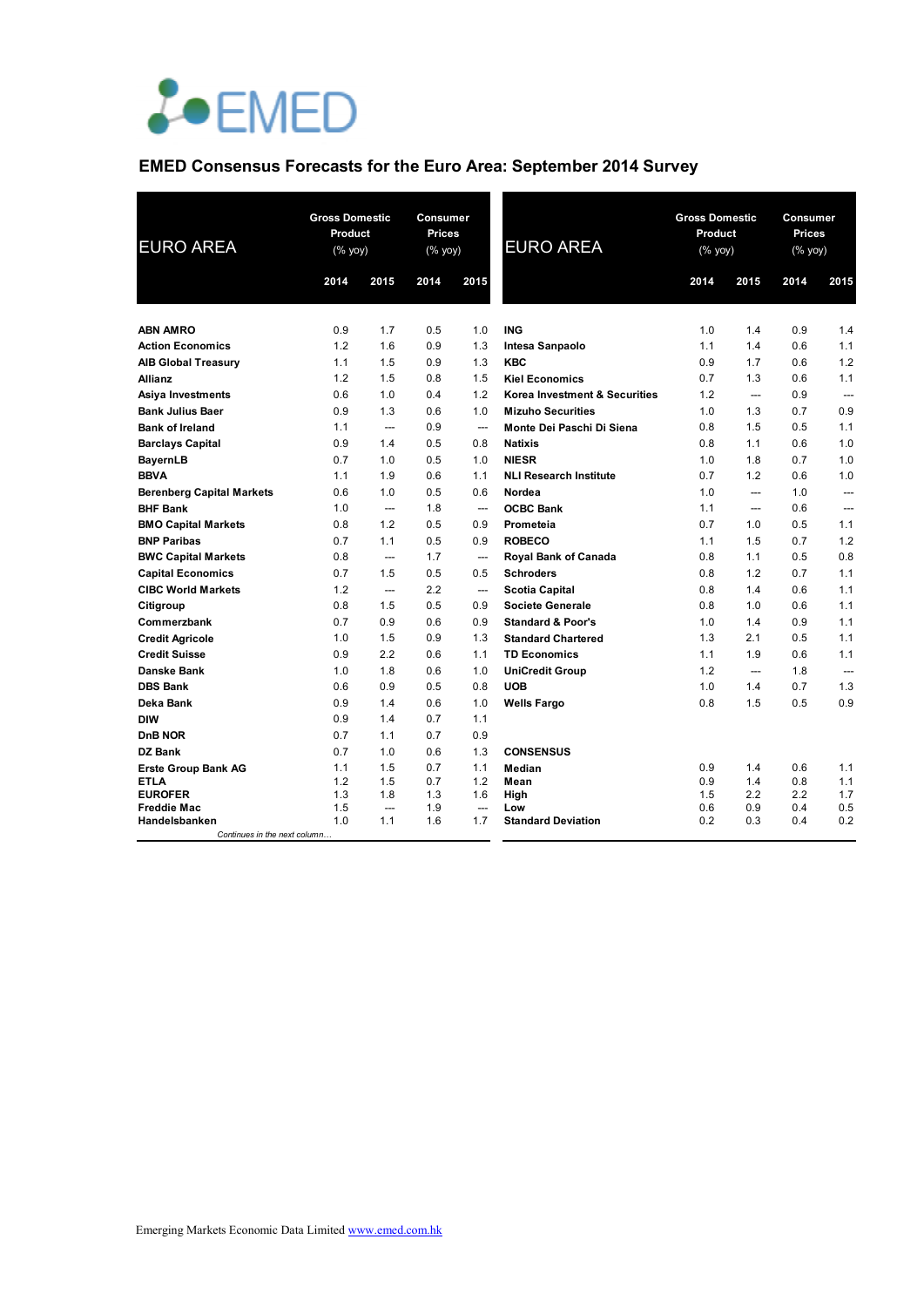

# **EMED Consensus Forecasts for Japan: September 2014 Survey**

| <b>JAPAN</b>                     | <b>Gross Domestic</b><br>Product<br>(% yoy) |                          | Consumer<br><b>Prices</b><br>$(\%$ yoy) |                          | <b>JAPAN</b>                  | <b>Gross Domestic</b><br>Product<br>(% yoy) |                          | Consumer<br><b>Prices</b><br>$(% \mathsf{Y}^{\prime }\mathsf{Y}^{\prime }\mathsf{Y}^{\prime })$ |      |
|----------------------------------|---------------------------------------------|--------------------------|-----------------------------------------|--------------------------|-------------------------------|---------------------------------------------|--------------------------|-------------------------------------------------------------------------------------------------|------|
|                                  | 2014                                        | 2015                     | 2014                                    | 2015                     |                               | 2014                                        | 2015                     | 2014                                                                                            | 2015 |
|                                  |                                             |                          |                                         |                          |                               |                                             |                          |                                                                                                 |      |
| <b>ABN AMRO</b>                  | 1.5                                         | 1.4                      | 2.5                                     | 1.7                      | Intesa Sanpaolo               | 1.3                                         | 1.3                      | 2.6                                                                                             | 1.5  |
| <b>Action Economics</b>          | 1.7                                         | 1.3                      | 2.6                                     | 1.7                      | <b>ITOCHU Institute</b>       | 1.2                                         | 1.2                      | 2.9                                                                                             | 2.0  |
| <b>AIB Global Treasury</b>       | 1.5                                         | 1.5                      | 2.2                                     | 1.7                      | <b>JCER</b>                   | 0.5                                         | 1.3                      | 3.0                                                                                             | 1.3  |
| Allianz                          | 1.2                                         | 1.2                      | 2.8                                     | 1.9                      | <b>KBC</b>                    | 1.4                                         | 1.3                      | 2.3                                                                                             | 1.8  |
| <b>Asiya Investments</b>         | 1.3                                         | 1.1                      | 2.7                                     | 1.4                      | <b>Kiel Economics</b>         | 1.3                                         | 1.1                      | 2.3                                                                                             | 1.5  |
| <b>Bank Julius Baer</b>          | 1.7                                         | 1.3                      | 2.4                                     | 1.2                      | Korea Investment & Securities | 1.4                                         | ---                      | 2.8                                                                                             | ---  |
| Bank of Tokyo-Mitsubishi UFJ     | 1.2                                         | 1.5                      | 2.9                                     | 1.9                      | <b>Mizuho Securities</b>      | 1.1                                         | 1.5                      | 3.1                                                                                             | 1.6  |
| <b>Barclays Capital</b>          | 1.2                                         | 1.3                      | 2.8                                     | 2.4                      | <b>Moody's Analytics</b>      | 1.6                                         | 1.3                      | 2.0                                                                                             | 1.4  |
| <b>BayernLB</b>                  | 1.0                                         | 1.2                      | 2.9                                     | 2.0                      | <b>Natixis</b>                | 1.0                                         | 1.1                      | 2.9                                                                                             | 1.9  |
| <b>BBVA</b>                      | 1.1                                         | 1.3                      | 2.2                                     | 1.5                      | <b>NIESR</b>                  | 1.4                                         | 0.6                      | 2.1                                                                                             | 1.6  |
| <b>Berenberg Capital Markets</b> | 1.0                                         | 1.2                      | 3.0                                     | 1.8                      | <b>NLI Research Institute</b> | 1.1                                         | 1.0                      | 2.8                                                                                             | 1.7  |
| <b>BHF Bank</b>                  | 2.1                                         | ---                      | 0.8                                     | —                        | Nordea                        | 1.4                                         | ---                      | 2.3                                                                                             | ---  |
| <b>BMO Capital Markets</b>       | 0.9                                         | 1.0                      | 2.8                                     | 1.8                      | <b>OCBC Bank</b>              | 1.4                                         | $\overline{\phantom{a}}$ | 2.8                                                                                             | ---  |
| <b>BNP Paribas</b>               | 1.1                                         | 0.9                      | 2.8                                     | 2.0                      | Prometeia                     | 0.9                                         | 1.7                      | 2.8                                                                                             | 2.2  |
| <b>BWC Capital Markets</b>       | 1.6                                         | ---                      | 1.7                                     | $\overline{\phantom{a}}$ | <b>ROBECO</b>                 | 1.5                                         | 1.2                      | 2.7                                                                                             | 2.1  |
| <b>Capital Economics</b>         | 0.9                                         | 0.5                      | 2.7                                     | 1.6                      | <b>Royal Bank of Scotland</b> | 1.2                                         | 1.3                      | 3.0                                                                                             | 2.1  |
| <b>CIBC World Markets</b>        | 2.0                                         | ---                      | 1.2                                     | —                        | <b>Schroders</b>              | 0.8                                         | 0.9                      | 2.7                                                                                             | 1.5  |
| Citigroup                        | 1.2                                         | 0.9                      | 2.8                                     | 1.7                      | <b>Scotia Capital</b>         | 1.6                                         | 1.2                      | 2.3                                                                                             | 1.9  |
| Commerzbank                      | 1.3                                         | 1.3                      | 2.8                                     | 1.5                      | <b>Societe Generale</b>       | 1.1                                         | 1.8                      | 2.6                                                                                             | 2.0  |
| <b>Credit Agricole</b>           | 1.5                                         | 0.7                      | 2.5                                     | 1.8                      | <b>Standard &amp; Poor's</b>  | 1.3                                         | 1.2                      | 2.4                                                                                             | 1.8  |
| <b>Credit Suisse</b>             | 1.3                                         | 0.7                      | 2.5                                     | 0.8                      | <b>Standard Chartered</b>     | 1.4                                         | 1.3                      | 2.8                                                                                             | 1.6  |
| Daiwa Institute of Research      | 1.1                                         | 1.5                      | 3.1                                     | 1.9                      | <b>TD Economics</b>           | 1.3                                         | 1.2                      | 2.7                                                                                             | 1.7  |
| Danske Bank                      | 1.1                                         | 0.6                      | 2.7                                     | 2.1                      | <b>UOB</b>                    | 2.1                                         | 2.0                      | 2.8                                                                                             | 1.5  |
| <b>DBS Bank</b>                  | 1.2                                         | 1.0                      | 2.9                                     | 1.5                      | <b>Wells Fargo</b>            | 1.2                                         | 1.4                      | 2.9                                                                                             | 1.9  |
| Deka Bank                        | 1.1                                         | 1.2                      | 3.0                                     | 2.1                      |                               |                                             |                          |                                                                                                 |      |
| <b>DIW</b>                       | 1.6                                         | 1.6                      | 1.0                                     | 0.4                      |                               |                                             |                          |                                                                                                 |      |
| D <sub>n</sub> B NOR             | 0.9                                         | 1.0                      | 2.8                                     | 1.6                      | <b>CONSENSUS</b>              |                                             |                          |                                                                                                 |      |
| <b>DZ Bank</b>                   | 1.2                                         | 1.4                      | 2.7                                     | 1.9                      | Median                        | 1.3                                         | 1.2                      | 2.7                                                                                             | 1.7  |
| <b>Erste Group Bank AG</b>       | 1.4                                         | 1.0                      | 2.8                                     | 1.7                      | Mean                          | 1.3                                         | 1.2                      | 2.5                                                                                             | 1.7  |
| <b>Experian Economics</b>        | 1.4                                         | 1.3                      | 2.4                                     | 1.6                      | High                          | 2.1                                         | 2.0                      | 3.1                                                                                             | 2.4  |
| <b>Freddie Mac</b>               | 0.7                                         | $\overline{\phantom{a}}$ | 0.2                                     | $\overline{\phantom{a}}$ | Low                           | 0.5                                         | 0.5                      | 0.2                                                                                             | 0.4  |
| ING                              | 1.9                                         | 0.9                      | 2.7                                     | 1.7                      | <b>Standard Deviation</b>     | 0.3                                         | 0.3                      | 0.6                                                                                             | 0.3  |
| Continues in the next column     |                                             |                          |                                         |                          |                               |                                             |                          |                                                                                                 |      |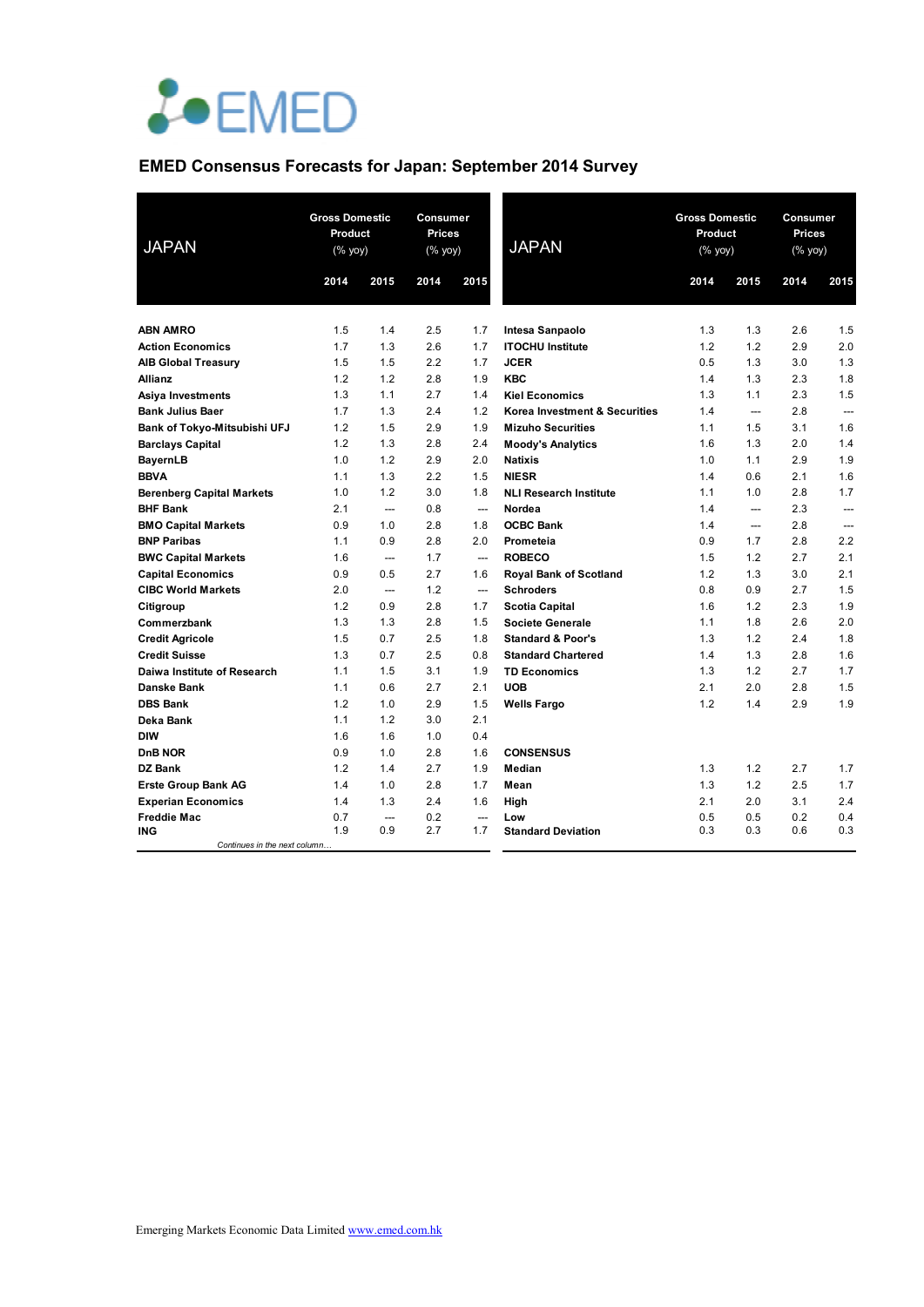

#### **EMED Consensus Forecasts for China: September 2014 Survey**

| <b>CHINA</b>                     | <b>Gross Domestic</b><br><b>Product</b><br>$(% \mathsf{Y}^{\prime }\mathsf{Y}^{\prime }\mathsf{Y}^{\prime })$ |                          | Consumer<br>Prices<br>(% yoy) |                          | <b>CHINA</b>                  | <b>Gross Domestic</b><br>Product<br>$(\%$ yoy) |                          | Consumer<br>Prices<br>(% yoy) |                |
|----------------------------------|---------------------------------------------------------------------------------------------------------------|--------------------------|-------------------------------|--------------------------|-------------------------------|------------------------------------------------|--------------------------|-------------------------------|----------------|
|                                  | 2014                                                                                                          | 2015                     | 2014                          | 2015                     |                               | 2014                                           | 2015                     | 2014                          | 2015           |
|                                  |                                                                                                               |                          |                               |                          |                               |                                                |                          |                               |                |
| <b>ABN AMRO</b>                  | 7.5                                                                                                           | 7.0                      | 2.4                           | 2.8                      | <b>ING</b>                    | 7.5                                            | 7.5                      | 2.3                           | 2.3            |
| <b>Action Economics</b>          | 7.3                                                                                                           | 7.4                      | 3.0                           | 3.1                      | Intesa Sanpaolo               | 7.3                                            | 7.1                      | 2.3                           | 2.6            |
| Allianz                          | 7.4                                                                                                           | 7.2                      | 2.5                           | 2.7                      | <b>JP Morgan</b>              | 7.2                                            | ---                      | 2.2                           |                |
| <b>ANZ</b>                       | 8.1                                                                                                           | $\overline{a}$           | 4.0                           | $\overline{a}$           | <b>KBC</b>                    | 7.5                                            | 7.0                      | 2.3                           | 3.0            |
| Asiya Investments                | 7.3                                                                                                           | 7.0                      | 2.6                           | 2.7                      | <b>Kiel Economics</b>         | 7.3                                            | 7.0                      | 2.3                           | 2.8            |
| <b>Bank Julius Baer</b>          | 7.3                                                                                                           | 6.9                      | 2.4                           | 2.5                      | Korea Investment & Securities | 7.5                                            | ---                      | 3.0                           | $\overline{a}$ |
| <b>Bank of East Asia</b>         | 7.5                                                                                                           | 7.3                      | 2.3                           | 3.0                      | <b>Moody's Analytics</b>      | 7.4                                            | 7.5                      | 2.6                           | 3.4            |
| <b>Barclays Capital</b>          | 7.4                                                                                                           | 6.9                      | 2.6                           | 3.0                      | <b>Natixis</b>                | 7.4                                            | 7.2                      | 2.3                           | 2.8            |
| <b>BayernLB</b>                  | 7.5                                                                                                           | 7.0                      | 2.4                           | 2.9                      | <b>NIESR</b>                  | 7.4                                            | 7.2                      | 2.3                           | 2.9            |
| <b>BBVA</b>                      | 7.2                                                                                                           | 7.0                      | 2.6                           | 3.3                      | <b>NLI Research Institute</b> | 7.4                                            | 7.2                      | 2.3                           | 3.1            |
| <b>Berenberg Capital Markets</b> | 7.4                                                                                                           | 7.3                      | 2.4                           | 3.0                      | Nordea                        | 7.4                                            | $---$                    | 3.5                           | ---            |
| <b>BMO Capital Markets</b>       | 7.5                                                                                                           | 7.3                      | 2.4                           | 3.0                      | <b>OCBC Bank</b>              | 7.5                                            | ---                      | 2.4                           | ---            |
| <b>BNP Paribas</b>               | 7.3                                                                                                           | 6.8                      | 2.1                           | 2.6                      | <b>Renaissance Capital</b>    | 7.0                                            | $\overline{\phantom{a}}$ | 2.5                           | $\overline{a}$ |
| <b>BWC Capital Markets</b>       | 7.2                                                                                                           | $\overline{\phantom{a}}$ | 3.3                           | $\overline{\phantom{a}}$ | <b>ROBECO</b>                 | 7.4                                            | 7.2                      | 2.5                           | 3.0            |
| <b>Capital Economics</b>         | 7.3                                                                                                           | 7.0                      | 2.6                           | 3.0                      | <b>Royal Bank of Scotland</b> | 7.6                                            | 7.8                      | 2.2                           | 3.2            |
| CICC                             | 7.3                                                                                                           | 7.0                      | 2.5                           | 2.6                      | <b>Schroders</b>              | 7.3                                            | 6.8                      | 2.3                           | 3.0            |
| Citigroup                        | 7.5                                                                                                           | 7.1                      | 2.3                           | 2.6                      | <b>Scotia Capital</b>         | 7.4                                            | 7.2                      | 2.6                           | 3.1            |
| Commerzbank                      | 7.3                                                                                                           | 6.5                      | 2.3                           | 2.5                      | <b>Societe Generale</b>       | 7.3                                            | 6.8                      | 2.2                           | 2.5            |
| <b>Credit Agricole</b>           | 7.4                                                                                                           | 7.0                      | 2.3                           | 3.5                      | <b>Standard &amp; Poor's</b>  | 7.4                                            | 7.2                      | 3.0                           | 3.0            |
| <b>Credit Suisse</b>             | 7.3                                                                                                           | 7.8                      | 3.0                           | 3.6                      | <b>Standard Chartered</b>     | 7.4                                            | 7.0                      | 2.3                           | 3.0            |
| Daiwa Institute of Research      | 7.2                                                                                                           | 6.9                      | 2.5                           | 2.3                      | <b>UniCredit Group</b>        | 8.0                                            | $\qquad \qquad \cdots$   | 3.5                           |                |
| <b>Danske Bank</b>               | 7.5                                                                                                           | 7.3                      | 2.6                           | 3.1                      | <b>UOB</b>                    | 7.3                                            | 7.3                      | 3.1                           | 3.0            |
| <b>DBS Bank</b>                  | 7.5                                                                                                           | 7.5                      | 2.7                           | 3.2                      | <b>Wells Fargo</b>            | 7.5                                            | 7.0                      | 2.3                           | 2.6            |
| Deka Bank                        | 7.4                                                                                                           | 7.4                      | 2.3                           | 2.7                      |                               |                                                |                          |                               |                |
| <b>DIW</b>                       | 7.2                                                                                                           | 7.1                      | 3.1                           | 2.8                      |                               |                                                |                          |                               |                |
| <b>DnB NOR</b>                   | 7.5                                                                                                           | 7.0                      | 3.0                           | 3.0                      |                               |                                                |                          |                               |                |
| DZ Bank                          | 7.3                                                                                                           | 7.2                      | 2.3                           | 3.0                      | <b>CONSENSUS</b>              |                                                |                          |                               |                |
| <b>Erste Group Bank AG</b>       | 7.5                                                                                                           | 7.3                      | 3.0                           | 3.0                      | Median                        | 7.4                                            | 7.2                      | 2.5                           | 3.0            |
| <b>Experian Economics</b>        | 7.5                                                                                                           | 7.5                      | 3.1                           | 3.3                      | Mean                          | 7.4                                            | 7.2                      | 2.6                           | 2.9            |
| <b>Freddie Mac</b>               | 7.8                                                                                                           | $\overline{a}$           | 4.2                           | ---                      | High                          | 8.1                                            | 7.8                      | 4.2                           | 3.6            |
| Handelsbanken                    | 7.3                                                                                                           | 7.0                      | 3.2                           | ---                      | Low                           | 7.0                                            | 6.5                      | 2.1                           | 2.3            |
| <b>ICBC</b> International        | 7.4                                                                                                           | 7.3                      | 2.5                           | 3.1                      | <b>Standard Deviation</b>     | 0.2                                            | 0.3                      | 0.5                           | 0.3            |
| Continues in the next column.    |                                                                                                               |                          |                               |                          |                               |                                                |                          |                               |                |